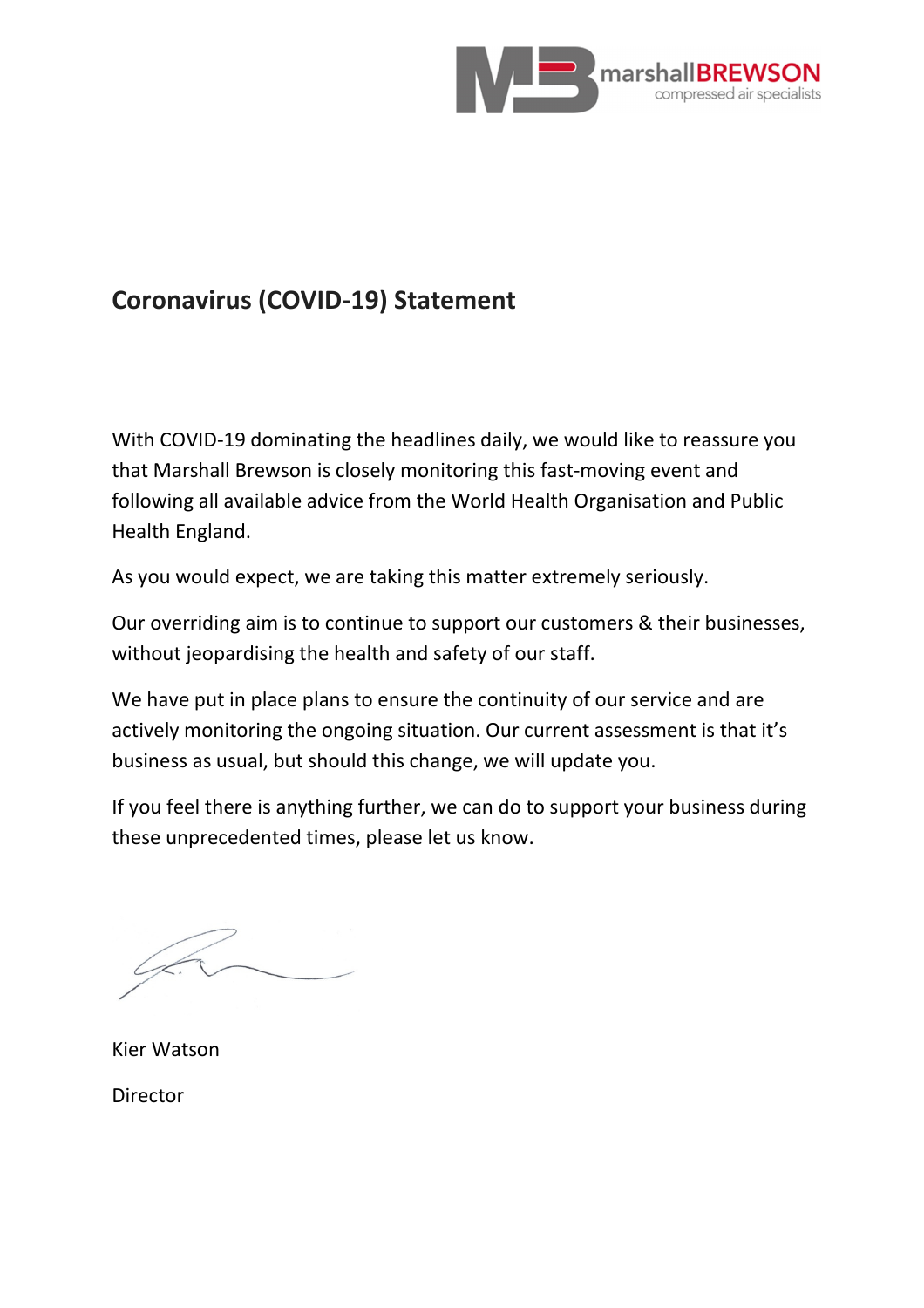

## **Coronavirus (COVID-19) Action Plan**

As we closely monitor and move with government advice, this week we have implemented changes that will restrict contact but mean we can still get work done for customers that need it.

The situation and the advice being provided is changing day-by-day. However, one of the ways identified to reduce potential risk to Marshall Brewson staff, our suppliers, and our customers is to review face to face interactions. Marshall Brewson is therefore taking the following steps:

## **Internal- Office**

- Hygiene practice is drilled to all staff and we have provided all items to maintain high levels of personal hygiene.
- Instigating and conducting higher levels of housekeeping, hygiene standards and best practice
- Any staff that have recently travelled to a known risk area for COVID 19 in the last 14days, that have been in contact with someone who has a known case of COVID–19 or that have a cough, shortness of breath, sore throat and/or fever are required to self-isolate and remain at home for 7days
- We are instructing our personnel and our delivery contractors/Trade Counter customers to try, wherever possible, to limit close contact and to maintain a reasonable distance from other people.
- Internal office working areas have been segregated to limit the potential risk of infection to a whole department.
- The trade counter remains open at present & the area gets deep cleaned daily, no one will use delivery driver's pens/stylus to sign for goods.
- Hand sanitiser is to be used on a regular basis